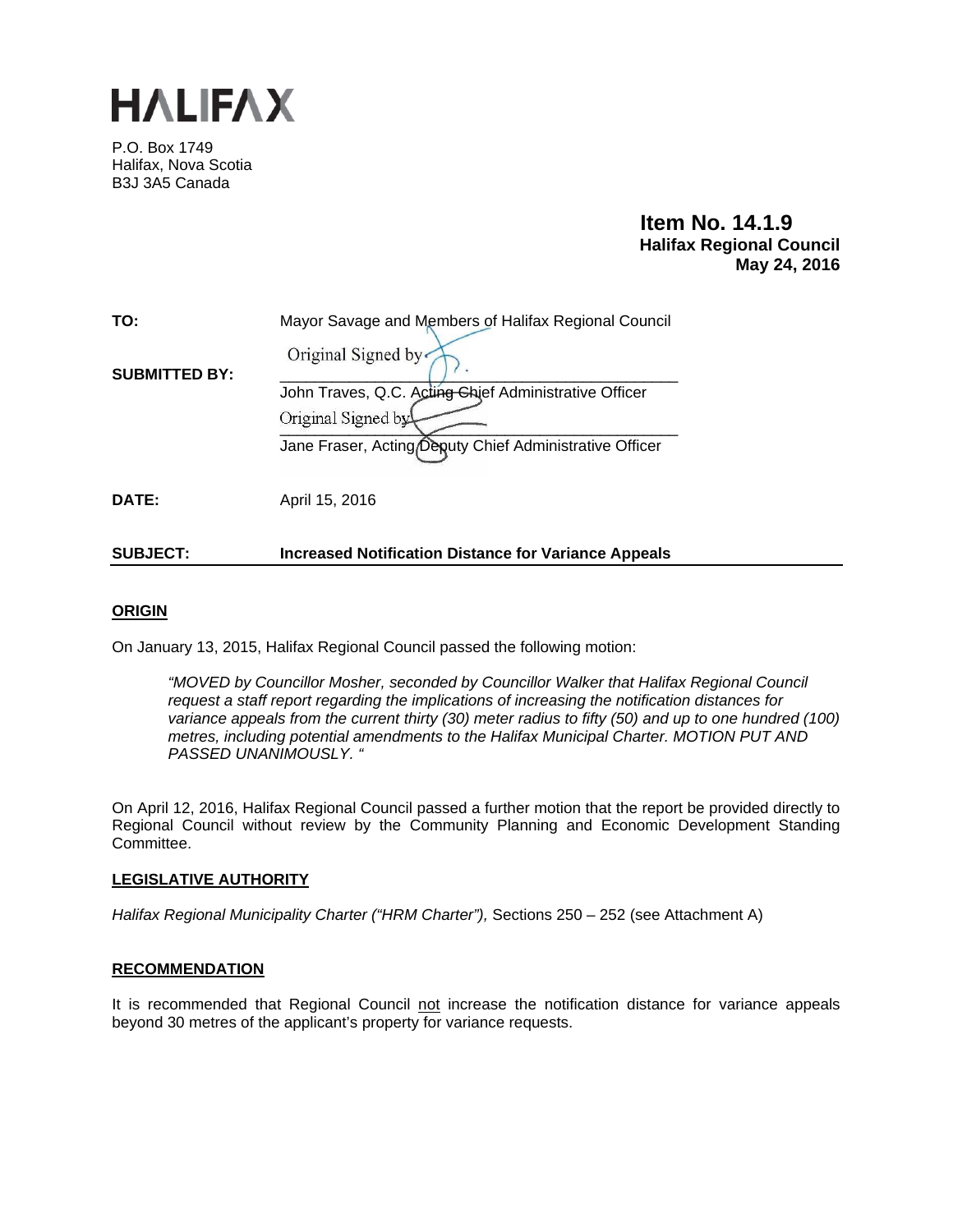# **BACKGROUND**

Each year, staff processes approximately 118 variance applications, of which approximately 21 or 18% are appealed to the various Community Councils for decision. On January 13, 2015, Regional Council requested a staff report to discuss the implications of increasing the notification distance for variance appeals. Regional Council's motion was partly in response to some specific applications for larger projects, such as multi-unit dwellings, which requested significant relaxations of the land use by-law. It is a concern that such applications have the potential for greater impact on a neighbourhood and in some cases; the potential impact exceeds the statutory notification distance of 30 metres. Therefore, Council has requested that staff investigate the impact of extending the notification distance. Council has also requested that this report contain information concerning who is permitted to speak at variance appeals as well as consideration of extending the variance notification to include tenants in addition to property owners.

# Variances and the *HRM Charter*

The consideration of variances to relax the requirements of a land use by-law are enabled and regulated under the provisions (see Attachment A) of the *HRM Charter*. Variance requests are made to a development officer who has the statutory authority to approve or refuse them. Both approval and refusal decisions can be appealed to the Community Council having jurisdiction. The Community Council's decision on these matters is final and not subject to further appeal. The *HRM Charter* provides that the development officer may grant variances in one or more of the following matters:

- the percentage of land that may be built upon (lot coverage);
- the size or other requirements relating to yards (setbacks); and
- lot frontage or area, or both.

The *HRM Charter* is specific concerning circumstances where variances may not be granted and provides that a variance may not be granted by a development officer if

- the variance violates the intent of the land use by-law:
- the difficulty experienced is general to the properties in the area; or
- the difficulty experienced results from an intentional disregard for the requirements of the land use by-law.

## Notification Procedures & Appeals

The *HRM Charter* contains specific requirements for variance notification and appeal. For ease of reference, please refer to the attached table:

| D.O.<br><b>Decision</b> | <b>Who</b><br><b>Notified</b>                                                  | Who<br><b>May Appeal</b>                             | <b>Who Notified of</b><br><b>Appeal Hearing</b>                   |
|-------------------------|--------------------------------------------------------------------------------|------------------------------------------------------|-------------------------------------------------------------------|
| Approval                | applicant<br>all assessed<br>$\bullet$<br>owners within 30m<br>of the variance | all assessed<br>owners within 30m<br>of the variance | applicant<br>the appellant(s)                                     |
| Refusal                 | applicant<br>$\bullet$                                                         | applicant                                            | applicant<br>all assessed<br>owners within 30m<br>of the variance |

Where the development officer **approves** a variance, all assessed property owners within 30 metres of the variance are required to be notified. Variance notices must describe the variance granted, identify the property, and set out the right to appeal. Any assessed owner within the notification area may file an appeal. The *HRM Charter* does not permit consideration of extending the variance notification to include tenants in addition to assessed owners. If no appeals are received, subsection (2) of section 252 of the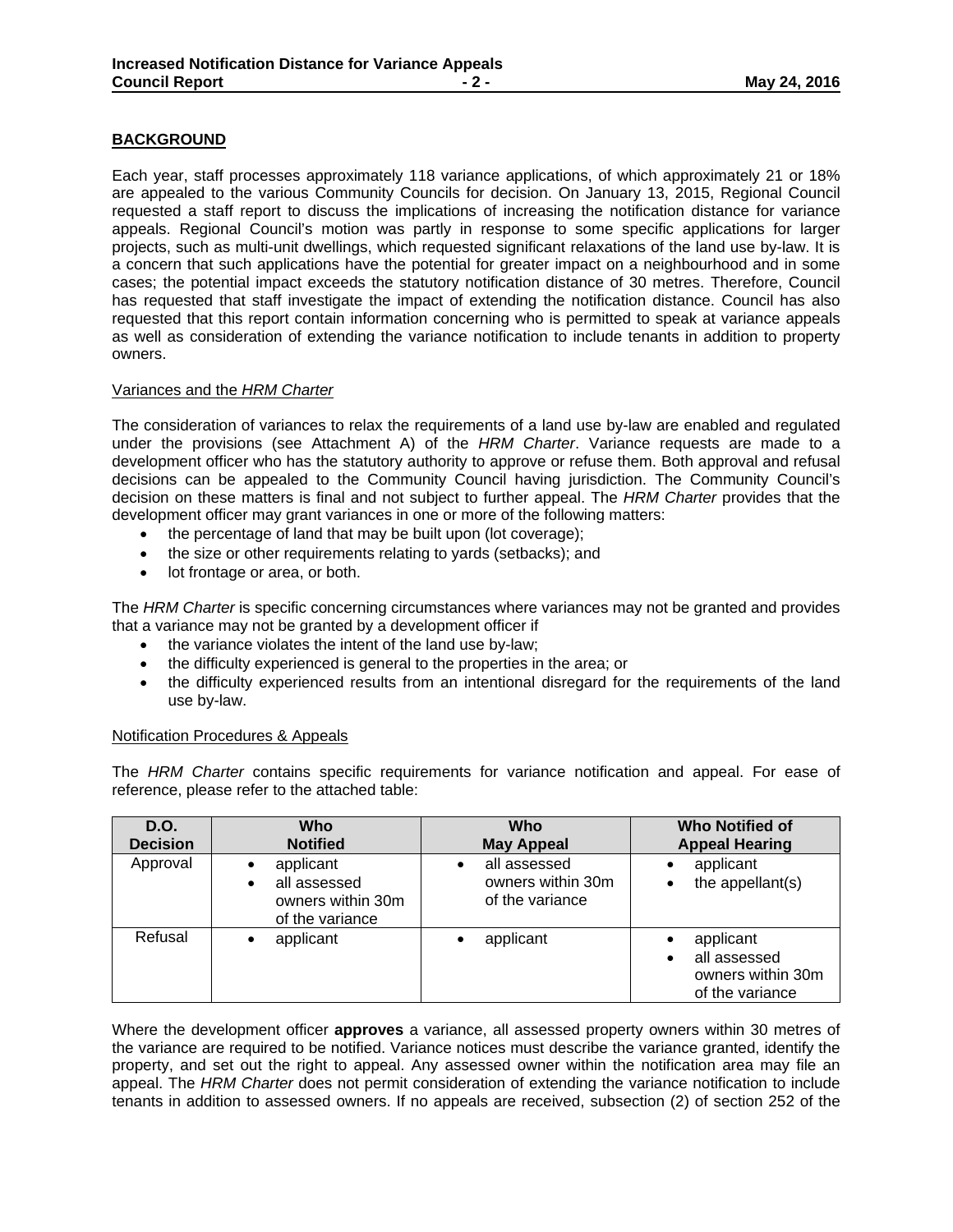*HRM Charter* requires the development officer to issue a development permit as per the approved variance.

Where the development officer **refuses to approve** a variance, the applicant may file an appeal. In this case, the applicant and all assessed property owners within 30 metres of the subject property are notified of the appeal. The notice identifies the address of the subject property, the details of the requested variance and the reason for its refusal, and the date, time and location when Community Council will hear the appeal.

The *HRM Charter* is specific in that it directs only assessed owners to be notified on appeals. These rights do not extend to those who may be living in a residence within the notification area but who are renting and are not the assessed owner.

Where a variance is **granted**, an assessed owner served a notice may appeal the decision. Where a variance is **refused**, the applicant may appeal the refusal to Community Council. The *HRM Charter* is silent on who may speak at an appeal. However, the process is an appeal process and not a public hearing so, the process that has been applied is the same as would apply to any matter under appeal. The parties to an appeal are the appellant and the respondent. If the decision under appeal is:

- the **approval** of a variance, then the appellant(s) would be anyone who has appealed the decision (anyone within the notification distance).
- the **refusal** to grant a variance, then the appellant would be the applicant property owner and the respondent would be anyone within the notification area.

In either case, Council may choose to hear from anyone who can demonstrate to it that they have interest in the matter that is different from that of the public generally, that is that they are specially affected by the decision.

#### Increasing the Notification Area

Subsection (1) of section 251 of the *HRM Charter* allows Council to consider increasing the notification distance beyond 30 metres if Council adopts a policy, or where a municipal planning strategy provides for such an increase, in the land use by-law. If Council increases the notification radius, the development officer must notify all assessed property owners within the expanded area or place an ad within a newspaper circulating in the Municipality as notice that the variance was granted. A decision to increase the notification area may be achieved through the adoption by Regional Council of a policy in the form of an administrative order. An amendment to the *HRM Charter* is not required.

# **DISCUSSION**

#### Overall Impacts

As noted in the Background section of this report, in HRM, variances may be considered for such matters as lot coverage, building setbacks, and lot frontage and area. Variances, however, may not be considered for land uses permitted by a property's zoning. Of particular concern to Halifax and West Community Council have been variance appeals in the Halifax peninsula for relaxations to enable multi-unit dwellings to be developed in some established neighborhoods. Arguably, the impact of such a development could extend beyond property owners within a 30 metre radius. However, the underlying zone permits the proposed use and the use itself is not the subject of the variance. To understand the impacts an increased notification distance may have in the variance process, it is important to first understand the intent of the process itself.

A key distinction between variance and other planning processes is that the former uses a notification procedure while the latter uses more broad-based community consultation. In the case of the variance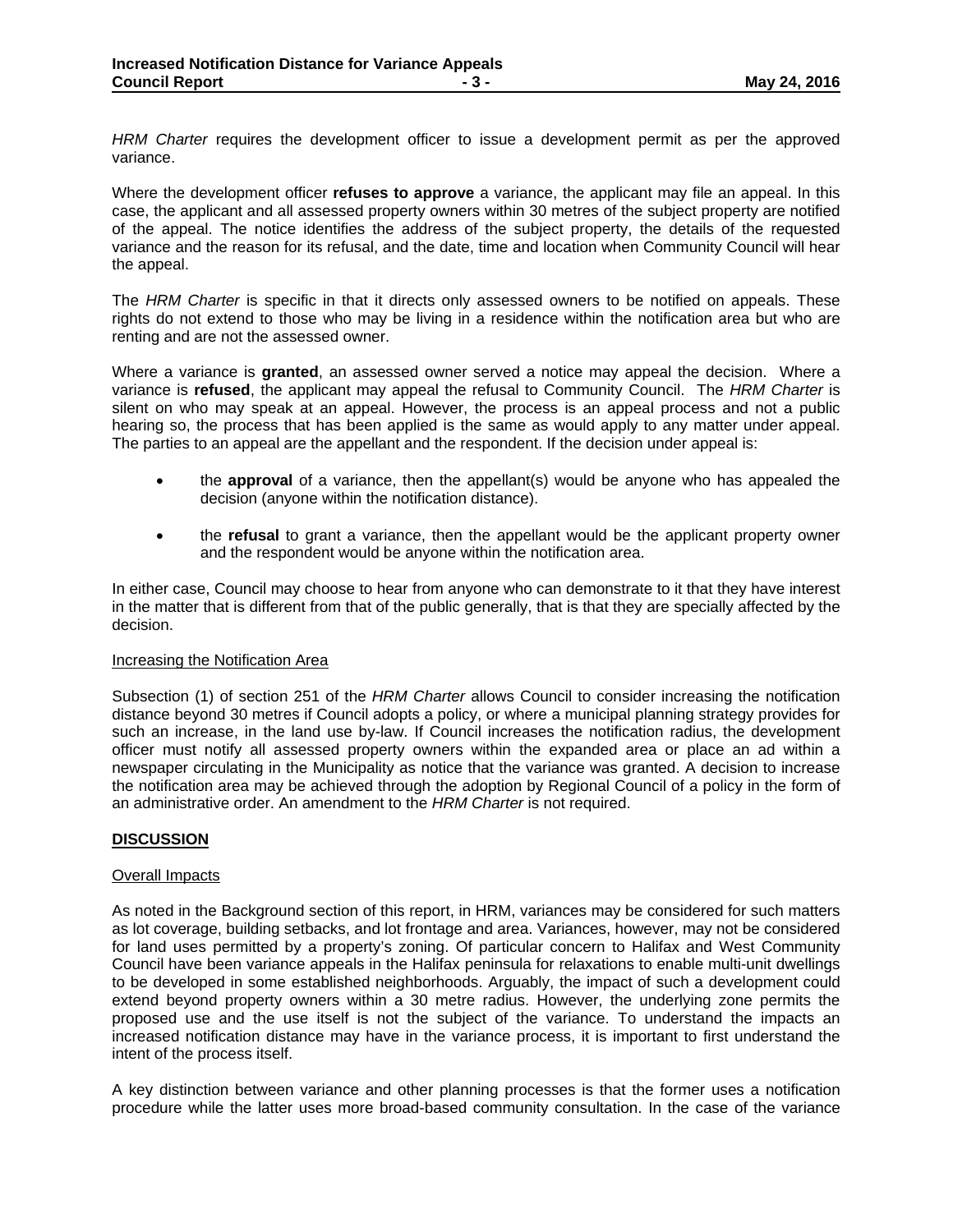process, the purpose of notification is to advise a property owner of their right to appeal and to be heard before a decision to relax by-law standards is made. It is different from the community consultation process that is used for discretionary planning process which is much more of a two-way communication exercise that actively seeks the opinions of interested and affected groups to gather information to facilitate the drafting of policies and by-laws.

Through the adoption of its 22 comprehensive municipal planning strategies and 21 land use by-laws, the Municipality has set out land use regulations which are to be observed by all landowners for the overall benefit of their community. In some cases, a particular property may be unfairly burdened by the land use regulations. The variance process provides a mechanism to allow certain zoning standards to be relaxed and enable a landowner to develop a property in a manner that would not otherwise be allowed. Important to the appeal aspect of the process is that an approved variance excuses a landowner from having to comply with regulations that all other landowners whose property is within the same zoning must observe. Hence, the right of appeal has been traditionally afforded to nearby property owners who may object to the relaxation of the particular standard which was intended to be applied for the benefit of the overall community.

While an increase to the notification area will increase the number of assessed owners that receive notification, it is uncertain whether doing so would generate more appeals. The nature of most variance requests typically impacts the immediate neighbours of the affected property. An assessed owner three or four homes away or on another block is less likely to have an interest in a request for a reduced setback or increased lot coverage, especially if the structure cannot be viewed from their property. Thus, it could be reasonably assumed that interest and impact diminishes as the distance from the affected property increases as typically, most appellants are adjacent assessed owners.

In most appeal hearings, Community Council hears from one or two appellants. The general discussion at Community Council is often focussed on three items: why the request was either approved or refused, why the property owner is requesting the variance and what impact the variance request has on the adjacent property owners. Council, as with any appeal, is tasked with weighing the appeal and the concerns brought forward versus the statutory criteria of the *HRM Charter*. In hearing an appeal, Council is limited to the same criteria set out in subsection 250(3) of the *HRM Charter* as the development officer is in considering the variance in the first instance. The number of appellants should be immaterial to the decision. The key consideration should be whether a broader notification area affords a more representative area of interest for the variance in question.

# Different Notification Area Scenarios

To understand the difference in the number of properties captured by the increased notification distances noted in Council's motion, staff ran simulated notifications in typical urban, suburban and rural development patterned neighbourhoods. The following table provides an estimate of the average number of properties which could receive direct notification of variance requests under these scenarios:

|                            | <b>Notification Radius</b> (Number of Properties) |           |            |  |
|----------------------------|---------------------------------------------------|-----------|------------|--|
| <b>Development Pattern</b> | 30 metres*                                        | 50 metres | 100 metres |  |
| Urban                      |                                                   | 29        |            |  |
| <b>Suburban</b>            |                                                   | 26        | 64         |  |
| <b>Rural</b>               |                                                   |           |            |  |

*\* Current Notification Radius*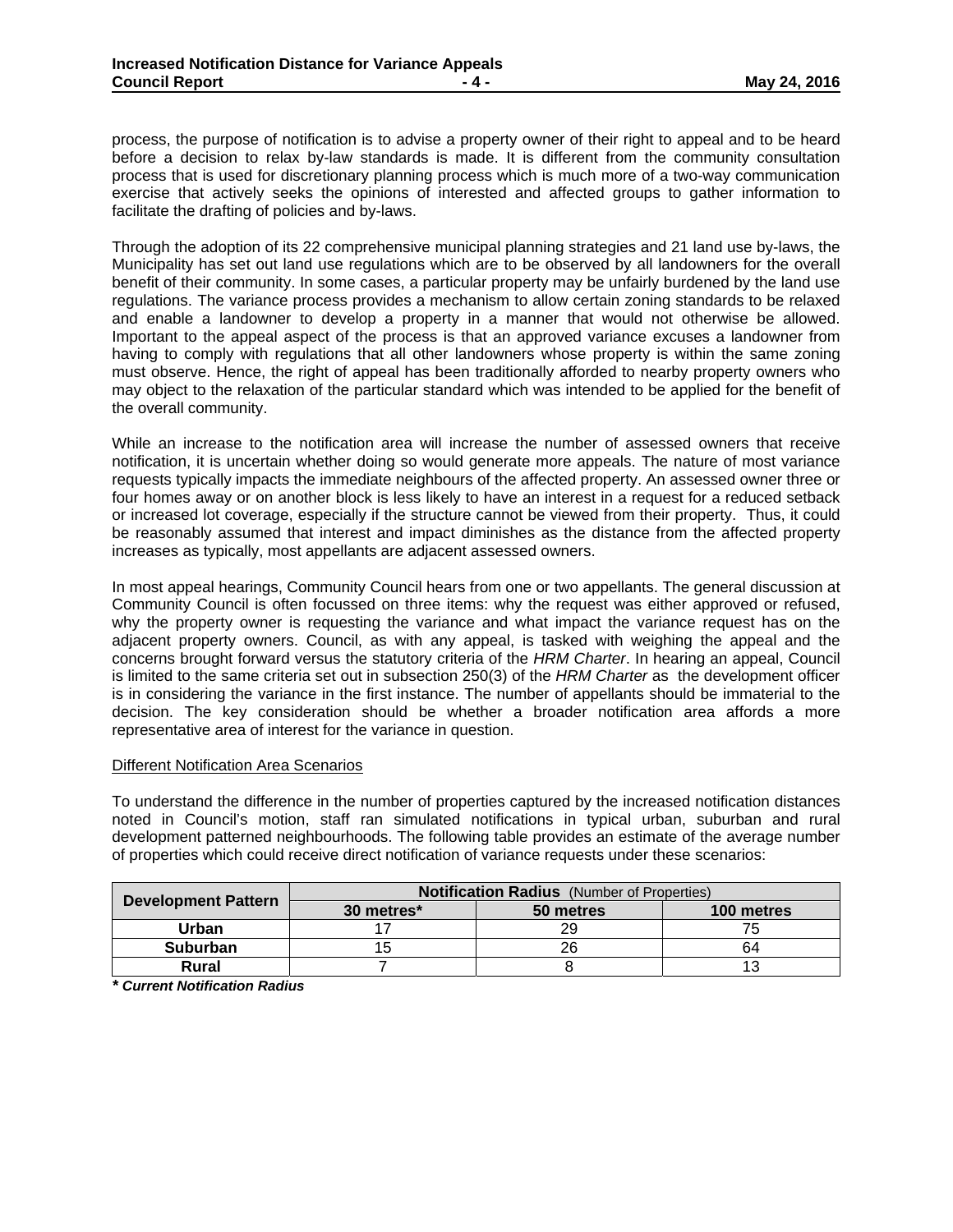#### *Urban*

The greatest impact of a change in the notification radius distance is within the urban area due to the compactness of the development form. The increase in the number of properties within the notification area in both the 50 and 100 metre radii scenarios, while similar to the number captured in suburban areas, is almost double the current notification in the 50 metre scenario (12 additional notices) and 4.5 times larger in the 100 metre scenario (58 additional notices). It should also be noted that the number of semi-detached and townhouse lots within urban areas is much higher and if the notification includes a property owned by a condominium corporation, the number of assessed owners captured would significantly increase.

#### *Suburban*

An increased notification radius of 50 metres within a typical suburban development would result in an increase of 11 additional properties - almost double the number captured by the current notification radius. Despite increasing the number of notices to property owners by almost double, the overall increase is moderate due to the low density character of such areas. However, the same cannot be said for the 100 metre scenario. A 100 metre notification radius would result in 49 additional property owners being notified which is significant as it represents an increase of 4 times the current notification area. This number would increase even further if there are semi-detached or town house unit properties located within the notification area.

#### *Rural*

The analysis indicates that an increase in the notification radius to 50 metres in rural areas will generally add 1 additional property owner while an increase of 100 metres would result in an additional 6 properties owners being notified. This modest increase is due to the fact that many rural lots are larger in size which results in less property owners being notified as compared to an urban setting. Rural areas generate fewer variance requests and fewer appeals, so it is unlikely there would be any significant increase in appeals should the notification radius be increased from 30 metres.

#### Notification Costs

The costs associated with providing the notice to all affected property owners is recouped through the variance application fee. The fee for a variance application is \$500.00. If there is no appeal of a decision then \$300.00 is refunded to the applicant. The non-refundable \$200.00 portion of the fee is used to offset costs for staff resources, office supplies and the postal fees for the initial notices. Each notification letter costs approximately \$1.00.

Should the notification radius be increased to 50 or 100 metres, application costs should increase proportionately due to the number of properties within the notification area increasing, particularly within urban and suburban areas. If Council chooses to provide notification in the form of a newspaper advertisement, those costs should also be recovered from the applicant. Therefore, new fees would need to be established based upon the increase in the notification area and the location of the variance (urban, suburban, or rural). Independent of changes to the notification distance, adjusted fees to offset service delivery costs will be considered through a review of fees and charges that is being undertaken as a component of the Planning and Development business unit Renewal program.

#### Analysis and Conclusion

A review of variance applications between 2009 and 2014 identified the majority of requests were in the Halifax peninsula in the R-1 and R-2 zones for relaxations to setbacks, lot area and gross floor area requirements. Most of these applications involved the expansion of residential buildings to accommodate additional units. The majority of these requests were appealed to Community Council for decision. In cases where the development officer approved a variance that was appealed, Community Council upheld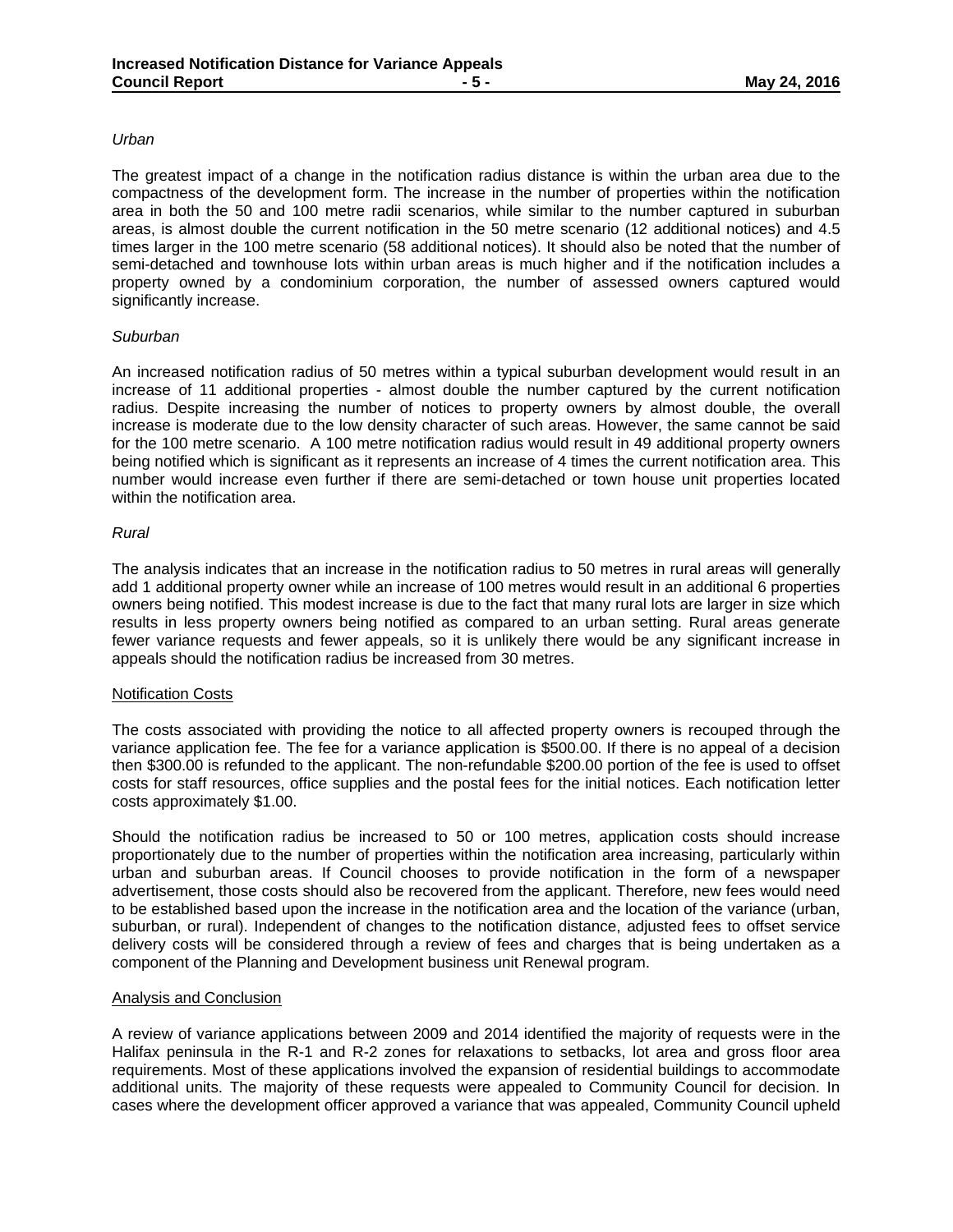the decision of the development officer 80% of the time. The degree of variance activity suggests that R-1 and R-2 zone standards may no longer be in keeping with current community expectations.

Rather than gauging community support by increasing the variance notification area, a more effective and appropriate response to consider the suitability of new development in established neighbourhoods would be to undertake a review of the applicable planning policies and regulations. The Centre Plan process now underway will do just this for the Regional Centre area and produce a new, comprehensive plan and land use by-law that will replace the existing regulations and be more representative of the current community's and Council's goals and objectives. Similar processes will also be undertaken in suburban and rural communities to update planning documents for those areas and focus on ensuring contextually sensitive redevelopment of existing communities.

In an effort to modernize and streamline current practices, the Planning and Development Department is currently undertaking a comprehensive renewal of its policies, processes, and organization alignment. An integral component of this renewal will be the methods used in communicating and engaging with the numerous stakeholders that are impacted by the decisions and recommendations made by the department. A staff report<sup>1</sup> outlining a number of recommended changes to the overall approach to public consultation for planning applications submitted to HRM was discussed by Regional Council on February 23, 2016. The changes being recommended are to ensure HRM policies and practices reflect the modern engagement best practices implemented by municipalities across Canada while ensuring fairness and transparency within the processes. One of the current issues with HRM community engagement practices identified in this report is the disparate standards for notification that apply across the various processes, and communities within the Municipality. In the interest of ensuring our engagement practices and standards are consistent and fair, it would be beneficial to re-assess any changes to the variance notification distance alongside notification processes required for other types of planning applications.

Accordingly, staff advises that it would be premature for Council to alter the notification distance for variance requests given the on-going Centre Plan process and public consultation update excise that is being recommended.

# **FINANCIAL IMPLICATIONS**

There are no budget implications. Should Regional Council so chose, the costs associated with increasing the notification distance for variance appeals can be accommodated within the approved 2016/17 operating budget for C420 Land Development and Subdivision.

# **RISK CONSIDERATIONS**

There are no significant risks associated with the recommendations in this report. The risks considered rate low. To reach this conclusion, consideration was given to legal and compliance, reputation and service delivery risks.

# **COMMUNITY ENGAGEMENT**

There was no community engagement required for the preparation of this report. Subsection 251(1) of the *HRM Charter* enables Council to implement an increase in notification distance and an increase in fees by policy which does not require a community engagement process but would require Notice of Motion at the meeting prior to Council consideration of the Administrative Order. Council may also implement those changes by amendments to all Municipal Planning Strategies and Land Use By-laws. Should Council implement changes in that manner then community engagement, consistent with the intent of the HRM Community Engagement Strategy, is required.

<sup>&</sup>lt;sup>1</sup> See report at: http://www.halifax.ca/council/agendasc/documents/160223ca911.pdf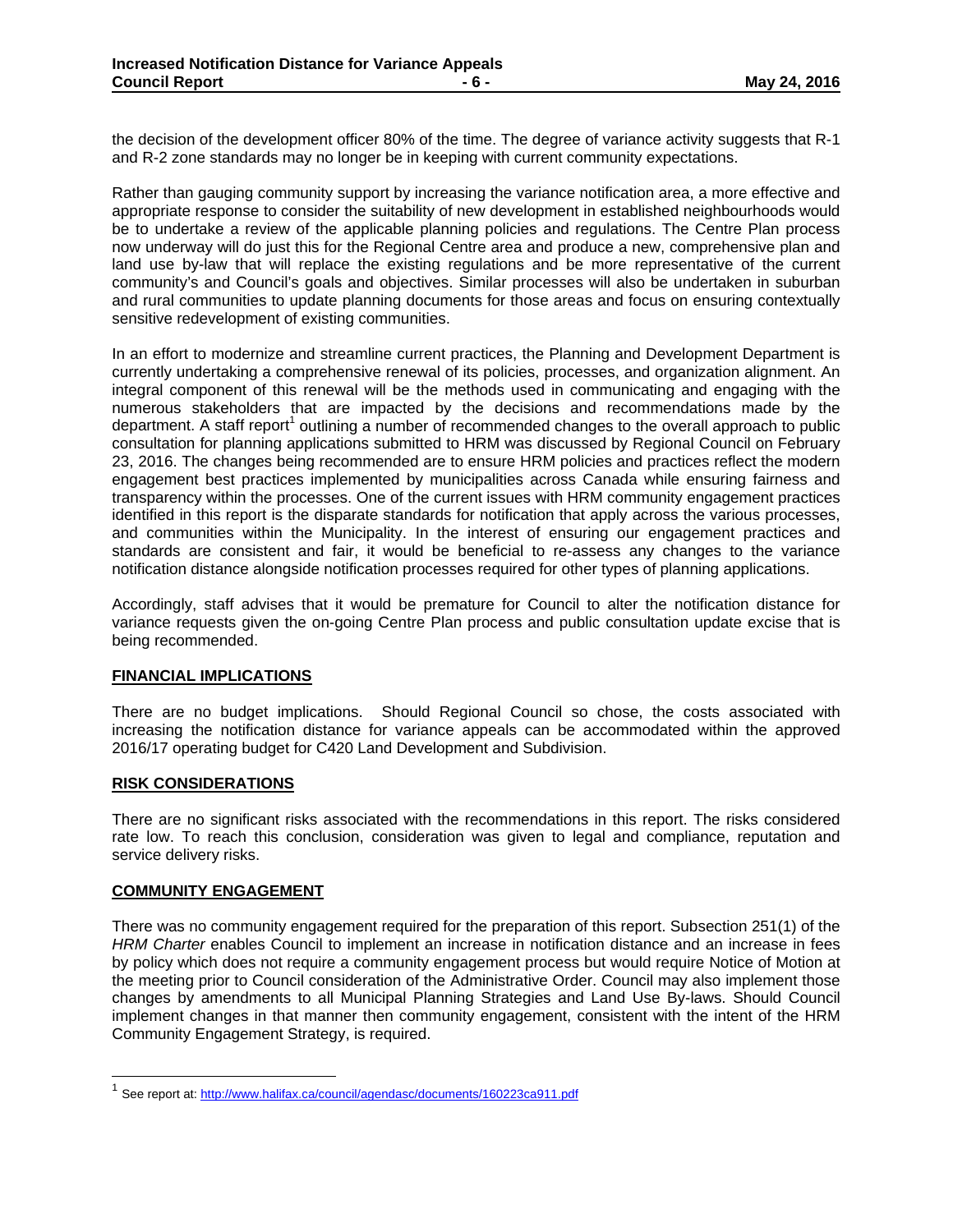#### **ENVIRONMENTAL IMPLICATIONS**

None associated with this report.

## **ALTERNATIVES**

- 1. Council could choose to increase the notification distance for variance appeals in all areas of the Municipality or in specific areas (urban, suburban or rural). In doing so, Council should specify the notification distance to be applied in each area and direct staff to prepare a new Administrative Order to this effect.
- 2. Council could choose to increase the notification distance for variance appeals for certain plan areas by amending individual municipal planning strategies and land use by-laws. This will require specific direction from Council on the notification distance to be applied and for which plan areas.

## **ATTACHMENT**

Attachment A Sections 250 – 252 of the *HRM Charter* 

| A copy of this report can be obtained online at http://www.halifax.ca/council/agendasc/cagenda.php then choose the<br>appropriate meeting date, or by contacting the Office of the Municipal Clerk at 902.490.4210, or Fax 902.490.4208. |                                                                                        |  |
|------------------------------------------------------------------------------------------------------------------------------------------------------------------------------------------------------------------------------------------|----------------------------------------------------------------------------------------|--|
| Report Prepared by:                                                                                                                                                                                                                      | Kurt Pyle, Social & Economic Research Program Manager, Regional Planning, 902.490.6011 |  |

*\_\_\_\_\_\_\_\_\_\_\_\_\_\_\_\_\_\_\_\_\_\_\_\_\_\_\_\_\_\_\_\_\_\_\_\_\_\_\_\_\_\_\_\_\_\_\_\_\_\_\_\_\_\_\_\_\_\_\_\_\_\_\_\_\_\_\_\_\_\_\_\_\_\_\_\_\_\_\_\_\_\_\_\_* 

|                     | Kelly Denty, Manager, Current Planning, 902.490.4800.                          |
|---------------------|--------------------------------------------------------------------------------|
|                     |                                                                                |
| Report Approved by: | Kelly Denty, Manager, Current Planning, 902.490.4800                           |
|                     |                                                                                |
| Report Approved by: | Bob Bjerke, Chief Planner and Director, Planning and Development, 902.490.1627 |
|                     |                                                                                |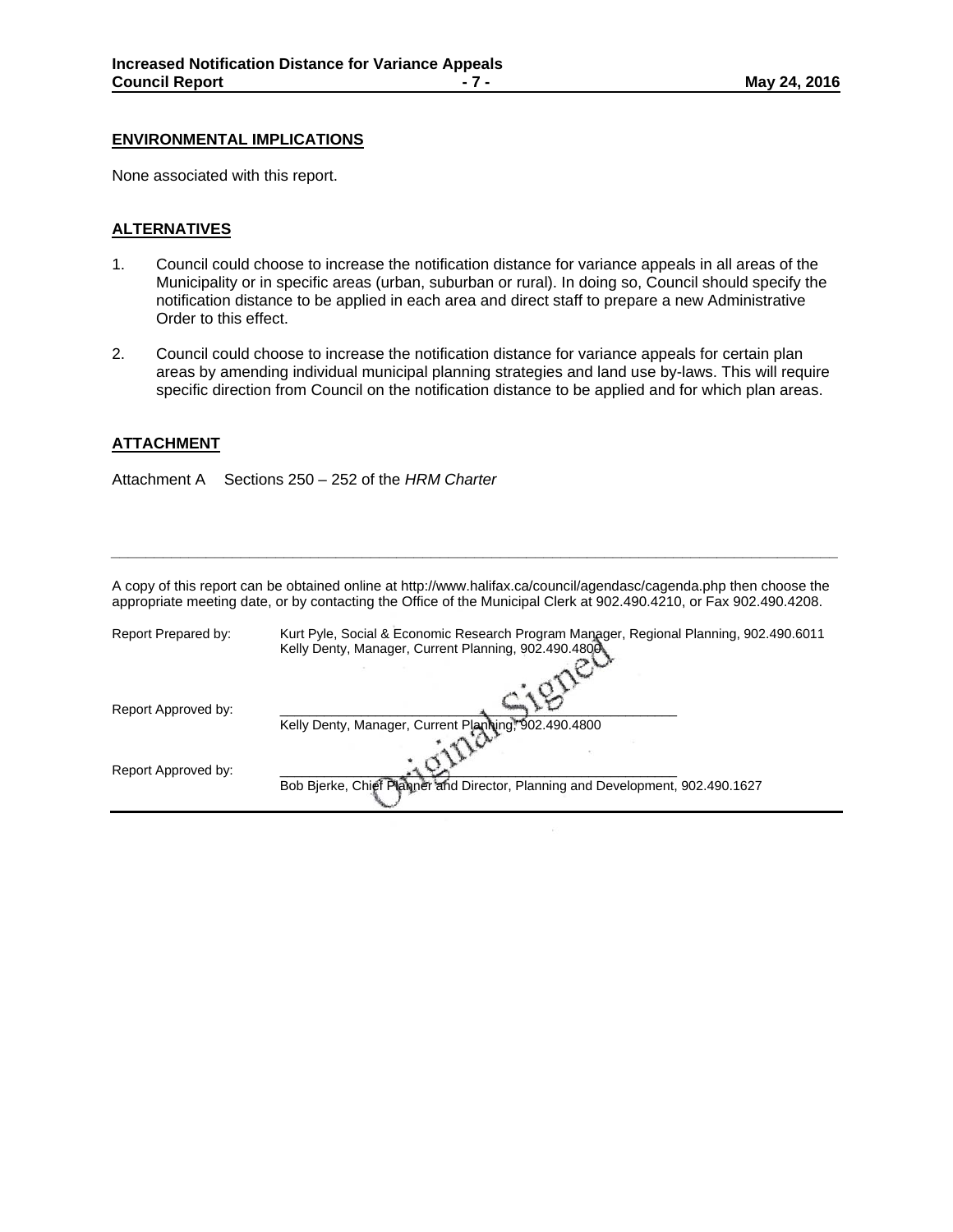# **Attachment A Sections 250-252 of the** *Halifax Regional Municipality Charter*

**Variance** 250 (1) A development officer may grant a variance in one or more of the following terms in a development agreement, if provided for by the development agreement, or in land-use by-law requirements:

- (a) percentage of land that may be built upon;
- (b) size or other requirements relating to yards;
- (c) lot frontage or lot area, or both, if
	- (i) the lot existed on the effective date of the bylaw, or
	- (ii) a variance was granted for the lot at the time of subdivision approval.

 (2)Where a municipal planning strategy and land-use by-law so provide, a development officer may grant a variance in one or more of the following terms in a development agreement, if provided for by the development agreement, or in land-use by-law requirements:

- (a) number of parking spaces and loading spaces required;
- (b) ground area and height of a structure;
- (c) floor area occupied by a home-based business;

 (d) external appearances of structures in the HRM by Design Downtown Plan Area and the Centre Plan Area;

- (e) height and area of a sign.
- (3)A variance may not be granted if
	- (a) the variance violates the intent of the development agreement or land-use by-law;
	- (b) the difficulty experienced is general to properties in the area; or

 (c) the difficulty experienced results from an intentional disregard for the requirements of the development agreement or landuse by-law.

#### **Variance procedures**

251 (1)Within seven days after granting a variance, the development officer shall give notice in writing of the variance granted to every assessed owner whose property is within thirty metres of the applicant's property, or such greater distance as determined by the Council by policy or, where the municipal planning strategy so provides, in the land-use by-law.

 (1A)Where the Council has increased the distance for notice under subsection (1), the development officer shall, within fourteen days after granting a variance,

(a) give notice in writing of the variance granted to every assessed owner whose property is within the distance specified in the policy of the applicant's property; or

(b) advertise the granting of the variance in a newspaper circulating in the Municipality.